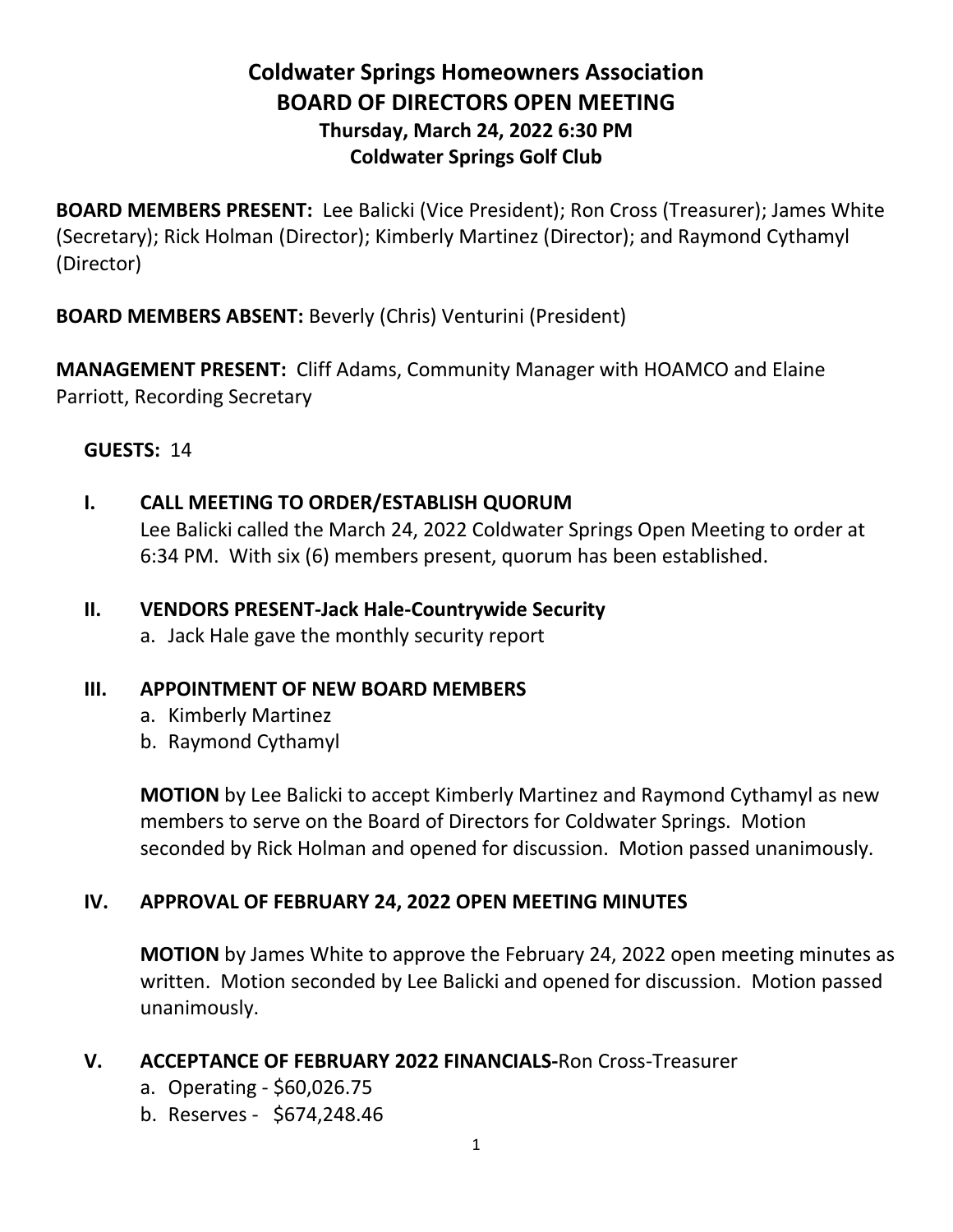c. Total - \$734,275.21

**MOTION** by Ron Cross to accept the February 2022 Financial Report as presented by Ron Cross. Motion seconded by James White and opened for discussion. Motion passed unanimously.

# **VI. HOA BOD REPORT**

- a. Reading of the 2022 February Meeting minutes
- b. Acceptance of the 2022 Meeting minutes

## **VII. OLD BUSINESS**

- a. Paver and Rip Rap Job at the main park-Completed
- b. Traffic Study for Coldwater Springs-Ongoing
- c. Painting of fence by school-Completed
- d. Light fixture repair of cage-Scheduled
- e. Backflow repairs-Completed

#### **VIII. NEW BUSINESS**

a. Removal of grass patches on Fairway and replace with rock between curb.

**MOTION** by James White to accept the proposal by Back to Nature in the amount of \$13,637.76 to add rock on Fairway. Motion seconded by Rick Holman and opened for discussion. Motion passed unanimously.

- b. New Shred-A-Thon date set for May 7, 2022.
- c. Community Easter event April 9<sup>th</sup>-scheduled on 3/31
- d. Bid to repair lights by QT monument-scheduled on 3/31
- e. New Tree Bid for the community-Discussion

**MOTION** by James White to accept the proposal from Back to Nature in the amount of \$33,835.00. Motion seconded by Lee Balicki and opened for discussion. Motion passed unanimously.

**MOTION** by James White to accept the proposal from Back to Nature to trim palm trees in the amount of \$1,820.00. Motion seconded by Rick Holman and opened for discussion.

**MOTION** by James White to accept proposal from Clearwater Engineering in the amount of \$2,575.63. Motion seconded by Ron Cross and opened for discussion. Motion passed unanimously.